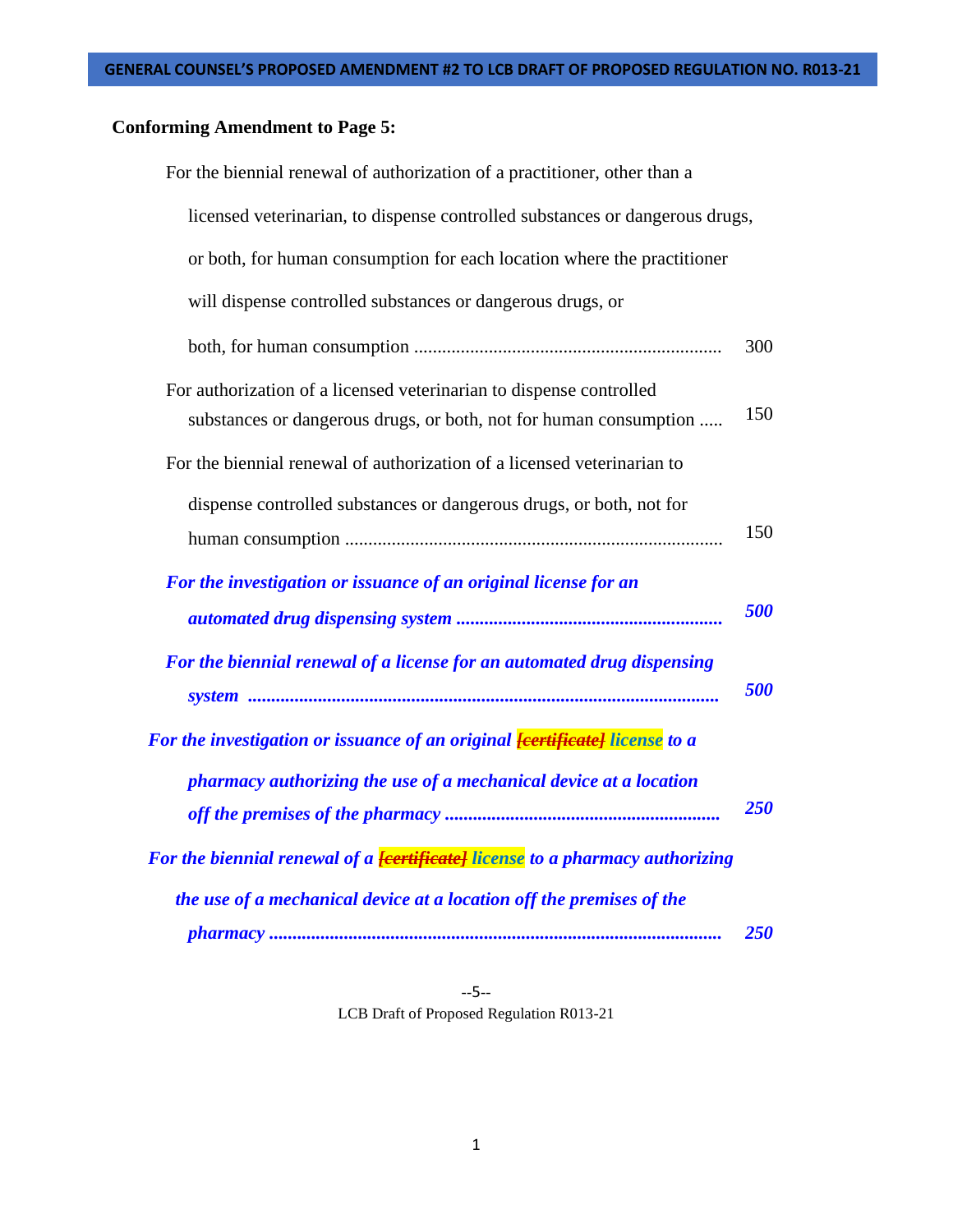## **Conforming Amendment to Page 7:**

**[**7.**]** *6.* A practitioner who is exempt from the payment of a fee pursuant to subsection [6] *5* shall notify the Board in writing of each change of address or additional address, or both.

**[**8.**]** *7.* In addition to any other fees paid by an applicant for a certificate, license or permit issued pursuant to chapter 639 of NRS, the Board may require that the applicant pay actual costs of inspection incurred by the Board.

**Sec. 2.** NAC 639.718 is hereby amended to read as follows:

639.718 1. Except as otherwise provided in this section, a pharmacy may use **[**a mechanical device to furnish**]** *an automated drug dispensing system to dispense* a prescription drug to a patient *if the pharmacy obtained a license from the Board for the automated drug dispensing system.* 

*2. The Board will provide to a pharmacy an application for a license for an automated drug dispensing system upon request. The Board will issue a license for an automated drug dispensing system if the application for a license is approved and the requisite fee is paid. A license must be:* 

*(a) Issued for each automated drug dispensing system at a designated location; and* 

*(b) Posted on the system so that the license is visible to the public*.

*3.* The **[**device**]** *automated drug dispensing system* must conform to all of the following provisions:

(a) The **[**device**]** *system* must contain only prescription drugs:

 *(1) Approved for use in the system by a registered pharmacist employed by the pharmacy;* 

**[**(1)**]** *(2)* For which counseling is not required pursuant to NAC 639.707**[**; **]***, unless the system uses user-based access technology that includes, without limitation, an audio-visual*

> --7-- LCB Draft of Proposed Regulation R013-21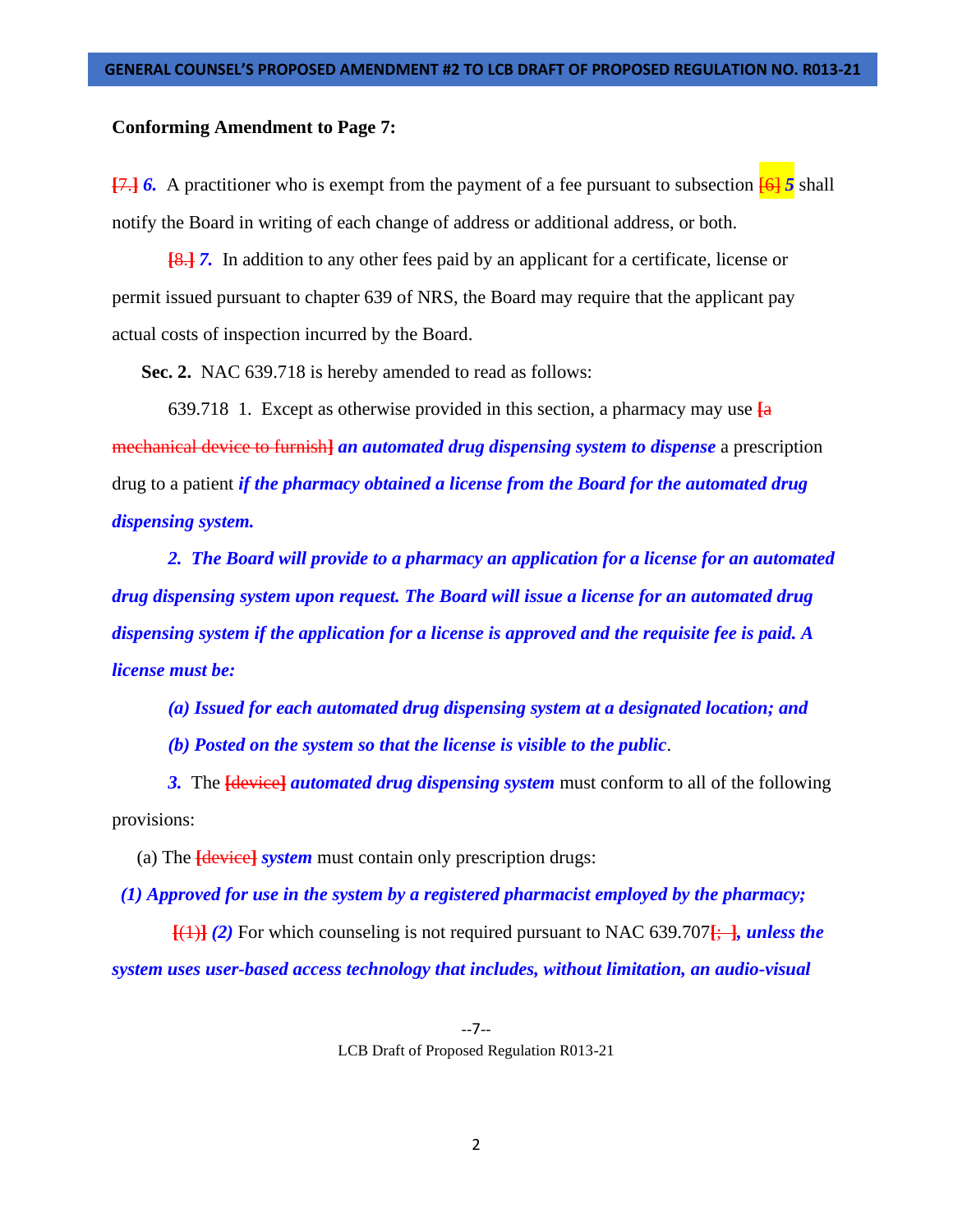## **Conforming Amendments to NAC 639.720:**

1. Except as otherwise provided in [subsections 4 and 6] *this section*, a mechanical device may be used to furnish drugs and medicines for administration to registered patients in a medical facility *by obtaining a license from the Board for the mechanical device in conformance with subsection 4. A license shall not be required for a mechanical device in a hospital that meets the requirements of this section*.

 *2.* The *mechanical* device must conform to all the following provisions:

(a) All drugs and medicines stocked in the device must be approved for use in the device by a registered pharmacist employed by the:

(1) Medical facility in which the drug or medicine is administered; or

(2) Pharmacy that supplies the medical facility in which the drug or medicine is administered.

(b) Access to the device must be:

(1) Limited to pharmaceutical technicians, pharmaceutical technicians in training, intern pharmacists, registered pharmacists, licensed practical nurses, registered nurses or other practitioners who are:

(I) Authorized by law to prescribe or administer controlled substances, poisons, or dangerous drugs and devices; and

(II) Employed by the medical facility or pharmacy that supplies the medical facility.

(2) Monitored and controlled by the pharmacy which supplies the medical facility or the registered pharmacist who is employed by the medical facility.

(c) Each container of a drug or medicine stored in the device must be labeled in a manner which includes the information required pursuant to subsection 2 of [NAC 639.476.](https://www.leg.state.nv.us/NAC/NAC-639.html#NAC639Sec476)

(d) The device must be designed in such a manner that:

(1) Each time a person obtains access to the device, the device automatically prepares a record which is readily retrievable and which includes:

(I) The name, strength, quantity and form of dosage of the drug or medicine which is stocked, inventoried or removed for administration to a patient;

3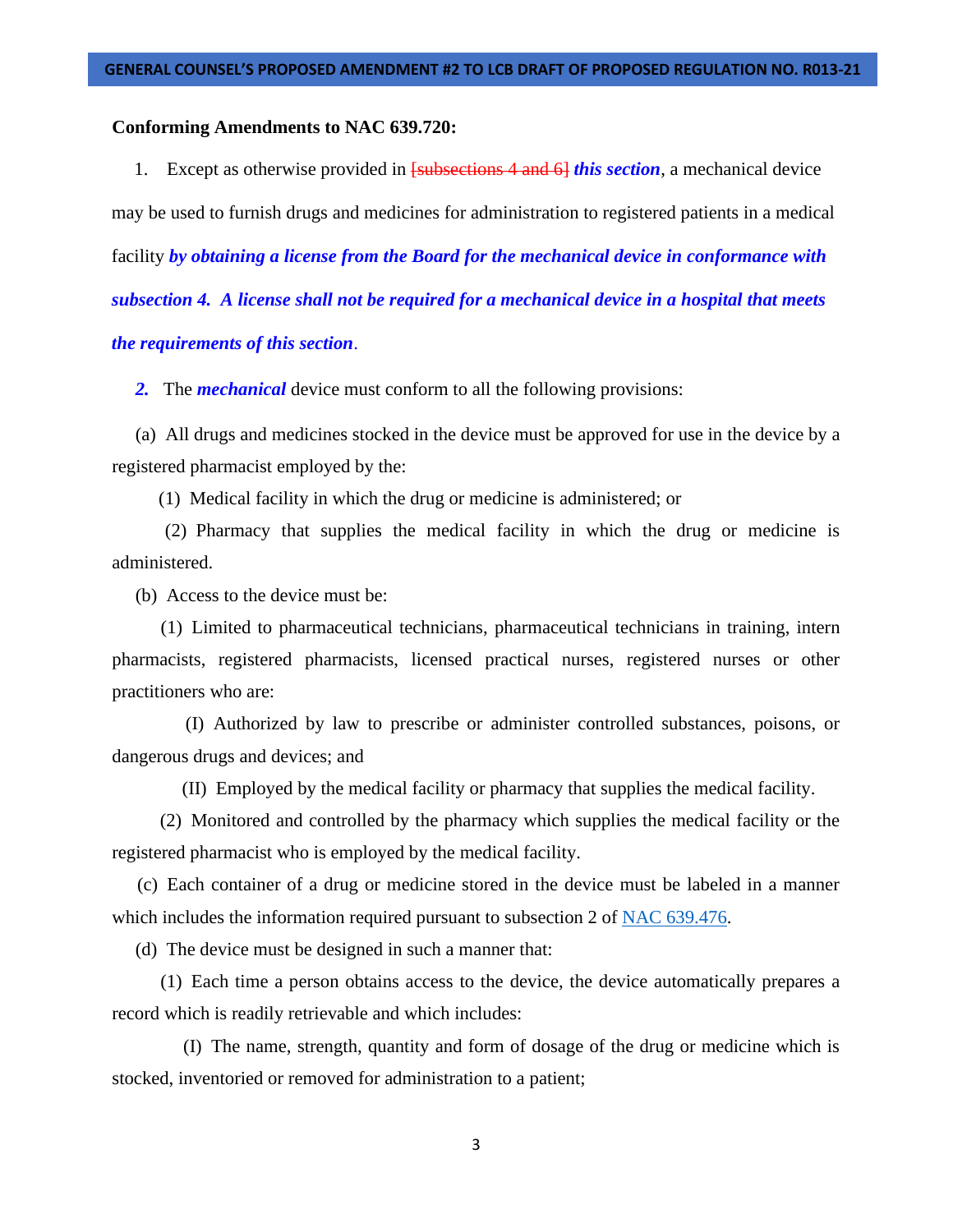#### **GENERAL COUNSEL'S PROPOSED AMENDMENT #2 TO LCB DRAFT OF PROPOSED REGULATION NO. R013-21**

(II) The day and time access to the device is obtained;

(III) If a drug or medicine is removed for administration to a patient, the name of the patient;

(IV) An inventory of the drugs and medicines stored in the device; and

(V) The name of the person who obtained access to the device.

(2) Access to the device may be obtained only by a person with the use of a code which identifies that person.

3.  $\{2, 1\}$  – A pharmacy which supplies drugs and medicines to a medical facility which are furnished by a mechanical device pursuant to subsection 1 shall maintain a written policy which sets forth:

(a) The duties of all persons who are authorized to obtain access to the device; and

(b) The procedure for:

(1) Maintaining the security of the drugs and medicines stored in the device during the maintenance and repair of the device;

(2) The preparation of an inventory of the drugs and medicines stored in the device; and

(3) Stocking the device with drugs and medicines.

[3. A pharmacy which supplies drugs or medicines to a medical facility which uses a mechanical device to furnish drugs or medicines for administration to patients pursuant to subsection 1 shall provide written notice to the Board. The notice must include:

(a) A description of each mechanical device used by the medical facility to furnish drugs or medicines for administration to patients, including, without limitation, the name of the manufacturer of the device; and

(b) The address of the medical facility at which the mechanical device is located.]

4. *The Board will issue a license for mechanical device if the application for a license is approved and the requisite fee is paid.* A *license* [pharmacy shall not stock a mechanical device with drugs or medicines and a mechanical device must not be used to furnish drugs or medicines for administration to patients until:

(a) The pharmacy has notified the Board as required by subsection 3; and

(b) The Board has issued a certificate to the pharmacy that authorizes the use of the mechanical device at the medical facility at which the mechanical device is located.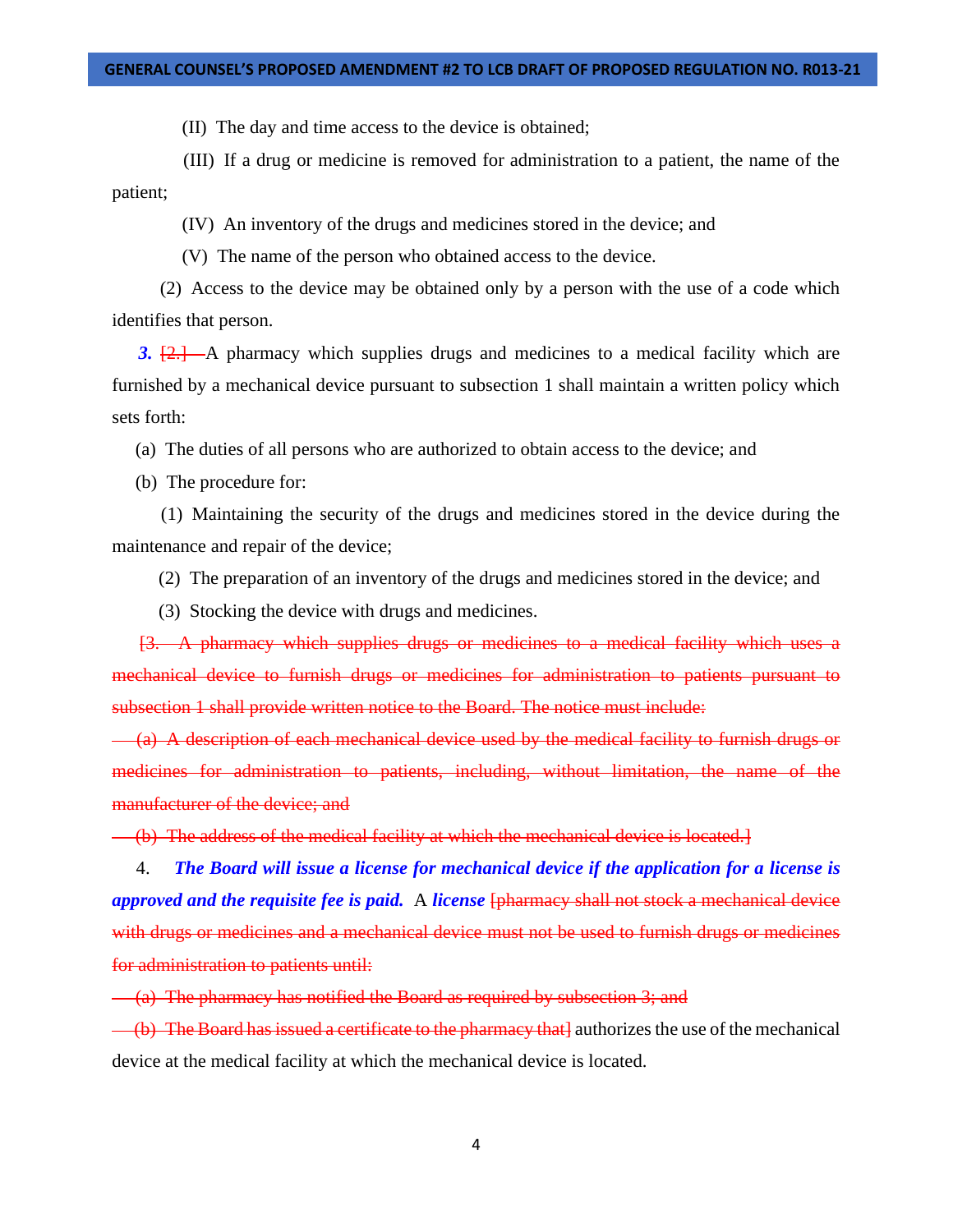#### **GENERAL COUNSEL'S PROPOSED AMENDMENT #2 TO LCB DRAFT OF PROPOSED REGULATION NO. R013-21**

5. Each medical facility that uses a mechanical device pursuant to subsection 1 must make and maintain a record of any waste of a controlled substance in the manner provided in [NAC](https://www.leg.state.nv.us/NAC/NAC-639.html#NAC639Sec486)  [639.486.](https://www.leg.state.nv.us/NAC/NAC-639.html#NAC639Sec486) The record of any waste of a controlled substance may be prepared:

(a) By the mechanical device if the mechanical device is capable of making and maintaining such a record and documenting the record of the waste being witnessed by another person as provided in paragraph (g) of subsection 1 of [NAC 639.486;](https://www.leg.state.nv.us/NAC/NAC-639.html#NAC639Sec486) or

(b) As a written record.

6. A mechanical device may be used to furnish drugs and medicines for *administration to* a patient receiving treatment in the emergency room of a hospital. The device must conform to all the following provisions:

(a) All drugs and medicines stocked in the device must be approved for use in the device by a registered pharmacist employed by or contracted with the:

(1) Hospital in which the drug or medicine is furnished; or

(2) Pharmacy that supplies the hospital in which the drug or medicine is furnished.

(b) Access to the device for the purposes of stocking, inventory and monitoring must be limited to pharmaceutical technicians, pharmaceutical technicians in training, intern pharmacists or registered pharmacists employed by the hospital or the pharmacy that supplies the hospital.

(c) [Use of the device to furnish a drug or medicine to a patient must be:

(1) By a practitioner who:

(I) Is authorized by law to prescribe controlled substances or dangerous drugs;

(II) Is employed by or who has privileges at the hospital;

(III) Prescribed the drug or medicine that is furnished to the patient;

(IV) Personally verifies the correctness of the prescription for the drug or medicine before he or she furnishes it to the patient; and

(V) Has offered to the patient the choice of being provided a prescription that may be filled at a pharmacy, which offer first must be declined by the patient before the prescription is transmitted to the mechanical device to fill and furnish the prescription [; or

(2) By the patient where:

(I) The device requires from the patient a unique code known only to the patient to allow the patient to access the device; and

5